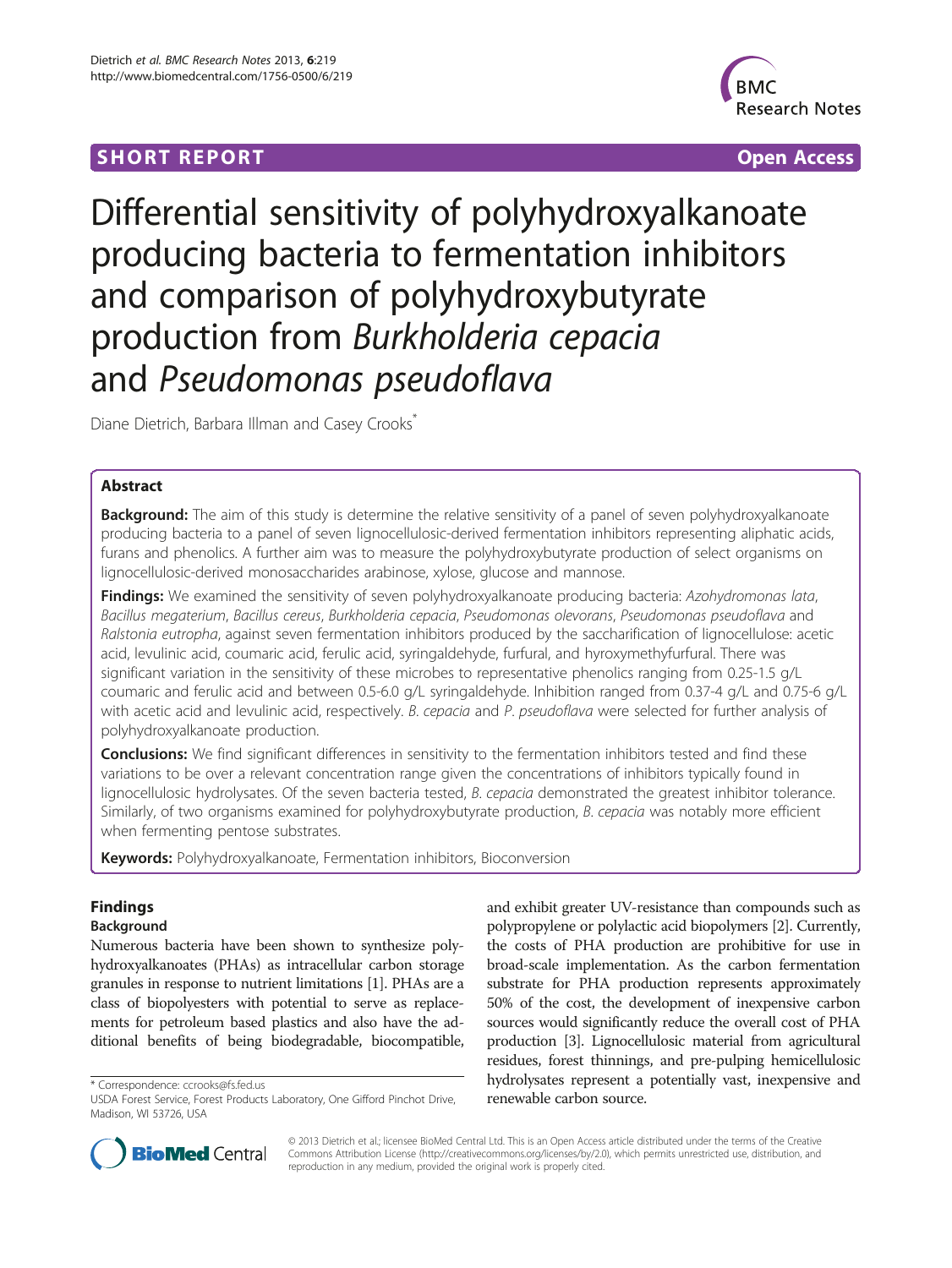Saccharification of lignocellulosic material from the aforementioned potential reservoir of inexpensive carbon is complicated by the concomitant generation of a number of fermentation inhibitors [\[4,5](#page-3-0)]. These microbial fermentation inhibitors broadly consist of three classes that include furans, aliphatic acids, and phenolics. Furans such as furfural and hydroxymethylfurfural (HMF) are generated by the dehydration of pentoses and hexoses, respectively. Aliphatic acids such as levulinic and formic acid result from further degradation of these furan aldehydes, while acetic acid is released by hydrolysis during dilute acid pretreatment of lignocellulosic feedstock. Finally, lignin breakdown products result in a variety of toxic phenolic compounds related to the three monolignol precursors coniferyl, coumaryl and sinapyl alcohols.

Microorganisms vary considerably in their tolerance of, and their ability to catabolize, these inhibitors. A number of bacteria have been identified that are able to metabolize both phenolic compounds and furans and these traits may be useful in overcoming the barriers presented by these compounds in PHA bioproduction [[6,7\]](#page-3-0). In this study, we examine a panel of PHA producing bacteria and assess their comparative tolerance to representatives of the three classes of lignocellulosicderived fermentation inhibitors described. We further examine the PHA production efficiency of two of these microbes, B. cepacia and P. pseudoflava, selected for their known broad monosaccharaide utilization capabilities, and assess their PHA production efficiency using authentic lignocellulosic-derived sugars arabinose, xylose, glucose and mannose as fermentation substrates.

We find significant variation in both the tolerance of these microbes to the panel of fermentation inhibitors and in PHA production. While fermentation inhibitors can be removed by a variety of means including liming, membrane filtration, and adsorption to charcoal these methods add costs that undermine the effort to recover inexpensive carbon sources. Characterization of inhibitor tolerance and PHA production will allow a more informed basis for microbe selection and strain improvement for PHA production from lignocellulosic material, affording a biological approach to overcoming fermentation inhibitors.

#### Results

We find a considerable range of sensitivity to microbial inhibitors in the bacteria tested. Furans as a class were the least toxic of the compounds on a w/v basis. The minimum inhibitory concentration (MIC) for furfural was 1.5 g/L (A. lata), 4 g/L (P. pseudoflava) and 6 g/L for all other organisms tested (Table 1). Only A. lata showed sensitivity to HMF within the scope of this assay at 6 g/L while all other organisms had tolerances exceeding 6 g/L.

|  | Table 1 Minimum inhibitory concentrations (g/L) of  |  |
|--|-----------------------------------------------------|--|
|  | representative fermentation inhibitors <sup>a</sup> |  |

| AA   |                              |      |      |      |                                                                                  | fur                                                                         |
|------|------------------------------|------|------|------|----------------------------------------------------------------------------------|-----------------------------------------------------------------------------|
| 2.00 | 4.00                         | 0.38 | 0.38 | 1.00 | 6.00                                                                             | 1.50                                                                        |
| 0.75 | 1.50                         | 0.38 | 0.38 |      |                                                                                  | 6.00                                                                        |
| 4.00 | 6.00                         | 1.50 |      |      |                                                                                  | 6.00                                                                        |
| 1.50 | 3.00                         |      |      |      |                                                                                  | 6.00                                                                        |
| 0.75 | 1.50                         | 0.38 |      |      |                                                                                  | 6.00                                                                        |
|      |                              |      |      |      | >6.00                                                                            | 4.00                                                                        |
| 2.00 | 4.00                         | 0.38 |      |      |                                                                                  | 6.00                                                                        |
|      | Pseudomonas pseudoflava 0.38 |      |      |      | LA CA FA<br>1.50<br>0.38 0.38<br>$0.75$ 6.00<br>0.75 0.25 0.25 0.50<br>0.75 2.00 | syr HMF<br>$1.50 \t > 6.00$<br>6.00 > 6.00<br>4.00 > 6.00<br>>6.00<br>>6.00 |

Data represents the mean of quadruplicate samples with values >90% growth inhibition  $(OD_{600})$  reported.

Abbreviations: AA acetic acid, LA levulinic acid, CA coumaric acid, FA ferulic acid, syr syringaldehyde, HMF hydroxymethylfurfural, fur furfural.

These levels are generally below furan concentrations found in a number of lignocellulose hydrolysates indicating this class may be comparatively insignificant as a barrier to efficient PHA production as concentrations of these inhibitors in lignocellulosic hydrolysates is generally observed to be below 2 g/L [Crooks, unpublished observations]. Our results differ from Pan and colleagues who observed complete inhibition of *B. cepacia* at 1 g/L furfural [[8\]](#page-3-0). The discrepancy between results may be due to different media or incubation methods used and warrants further investigation.

Coumaryl and coniferyl-derived phenolic representatives were the most toxic on a w/v basis. Coumaric acid and ferulic acid MIC values ranged from 0.25 g/L  $(P. pseudoflava)$  to 1.5 g/L  $(B. cepacia)$  (Table 1). The syringyl-derived representative syringaldyhyde was comparatively less toxic on a w/v basis with MIC values ranging from 0.5 g/L (P. pseudoflava) to 6.0 g/L (B. cepacia and P. olevorans).

Aliphatic organic acids were intermediate in toxicity on a w/v basis with acetic acid MIC values ranging from 0.38 g/L (P. pseudoflava) to 4 g/L B. cepacia) and levulinic acid MIC values ranging from 0.75 g/L (P. pseudoflava) to 4.0  $g/L$  (*B. cepacia*) (Table 1).

Within each inhibitor class, B. cepacia exhibited the greatest inhibitor tolerance of the organisms tested. With the exception of A. *lata* sensitivity to furfural, P. pseudoflava was consistently the most sensitive organism in these assays. These data indicate that B. cepacia represents a promising candidate for lignocellulosic bioconversion when considering tolerance to fermentation inhibitors.

Recognizing the broad monosaccharide utilization capabilities of B. cepacia and P. pseudoflava, we examined the PHB production potential of these two bacteria in chemically defined media supplemented with 10 g/L of glucose, mannose, arabinose or xylose. Both organisms achieved higher dry cell weight (DCW) on hexose substrates glucose and mannose compared to pentose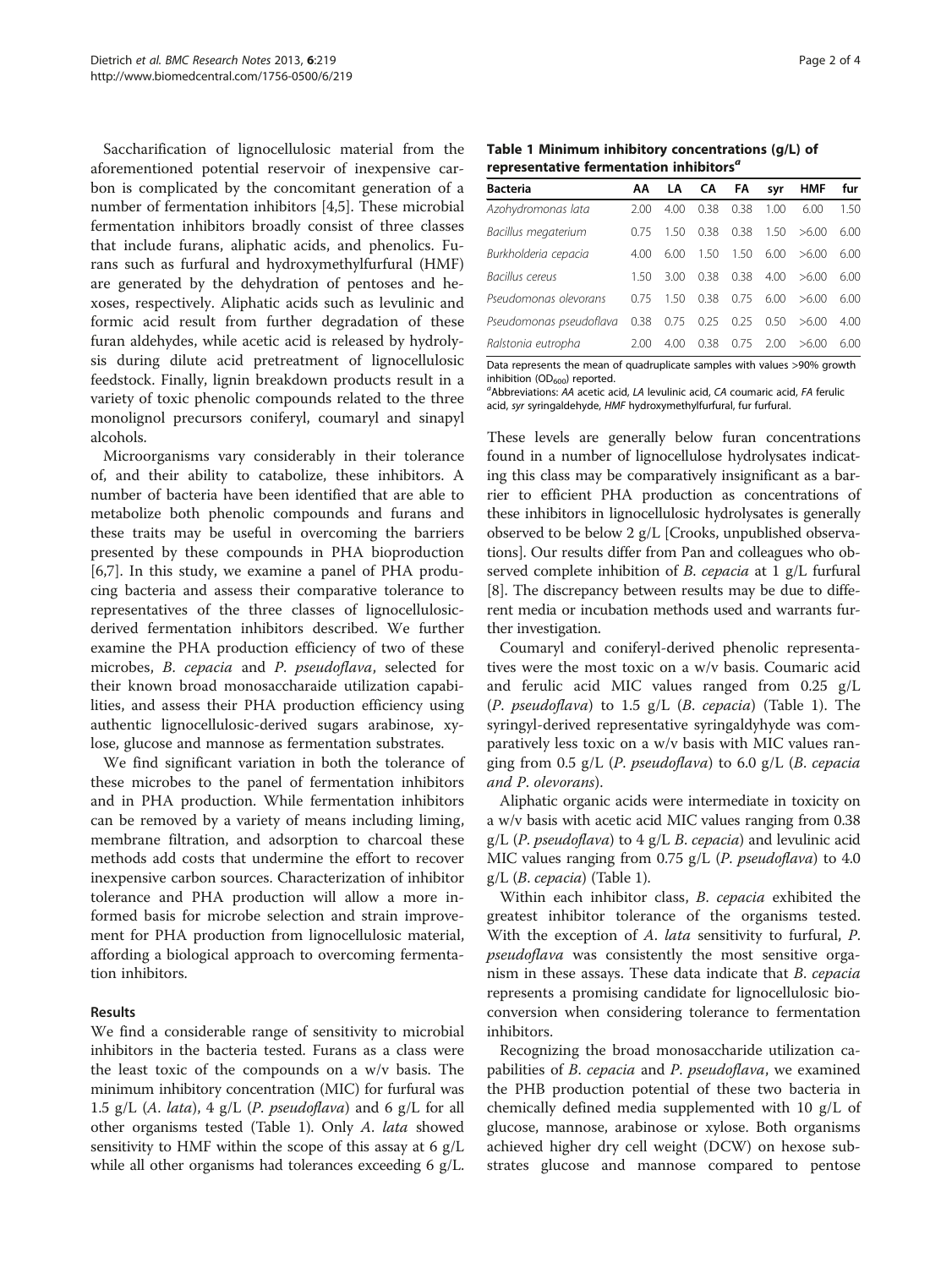<span id="page-2-0"></span>substrates arabinose and xylose (Figure 1, top). Similarly, PHB production was more efficient using hexose substrates. B. cepacia and P. pseudoflava were comparable in DCW formation and PHB production on hexose substrates glucose and mannose (Figure 1, bottom). However, with pentose substrates B. cepacia exhibited more rapid growth and PHB production than P. pseudoflava. Specifically, B. cepacia DCW was 1557% and 21% greater at 24 hours, and 421% and 22% greater at 48 hours on arabinose and xylose, respectively (Figure 1). Similarly, PHB production with B. cepacia was 15% and 98% greater at 24 hours, and 682% and 74% greater at 48 hours arabinose and xylose, respectively (Figure 1).

This study revealed significant variations in tolerance to fermentation inhibitors between the seven PHAproducing bacteria at concentrations relevant to those observed in lignocellulosic hydrolysates. Burkholderia cepacia was the most resistant to the phenolic, aliphatic organic acid, and furan compounds tested and also yielded the greatest PHA production of the two bacteria tested. B. cepacia has been shown to efficiently convert xylose to PHB and to also produce the more valuable polyhydroxybuyrate-co-valerate copolymer when supplemented with the cosubstrate levulinic acid [\[9](#page-3-0)]. In this work we show that B. cepacia can also utilize the lignocellulose derived carbohydrates mannose and arabinose in addition to xylose and glucose as substrates for PHA production. The higher inhibitor tolerance, broad substrate utilization, and copolymer producing capacity of B. cepacia make it an excellent candidate for continued

development for PHA production from lignocellulosic biomass.

#### Methods

### Bacterial strains and media

Azohydromonas lata ATCC 29714, Bacillus cereus ATCC 14579, Bacillus megaterium ATCC 14581, Burkholderia cepacia ATCC 17759, Pseudomonas olevorans ATCC 29347, Pseudomonas pseudoflava ATCC 33668 and Ralstonia eutropha ATCC 17699 were used in this study. All bacteria were maintained and propagated at 30°C on NBY media consisting of nutrient broth (Difco 231000) supplemented with 1  $g/L$  yeast extract, and 15  $g/L$  agar as appropriate.

## Inhibitor assay

Minimal inhibitory concentrations (MICs) were determined by standard methods [[10\]](#page-3-0). MICs were scored at the dilution point where 90% inhibition of increase in optical density at  $OD_{600}$  nm was observed. Briefly, 80 g/L stocks of the indicated inhibitors were prepared in DMSO and sterilized by 0.2 μm filtration. Serial dilutions were performed in 96 well plates containing a 1:50 dilution of overnight cultures of the indicated bacteria suspended in 1/2x NBY media using initial inhibitor concentrations of 6 g/L and 4 g/L generating parallel overlapping serial dilution profiles. Plates were incubated at 30°C and 85% relative humidity and analyzed at 24 hours.